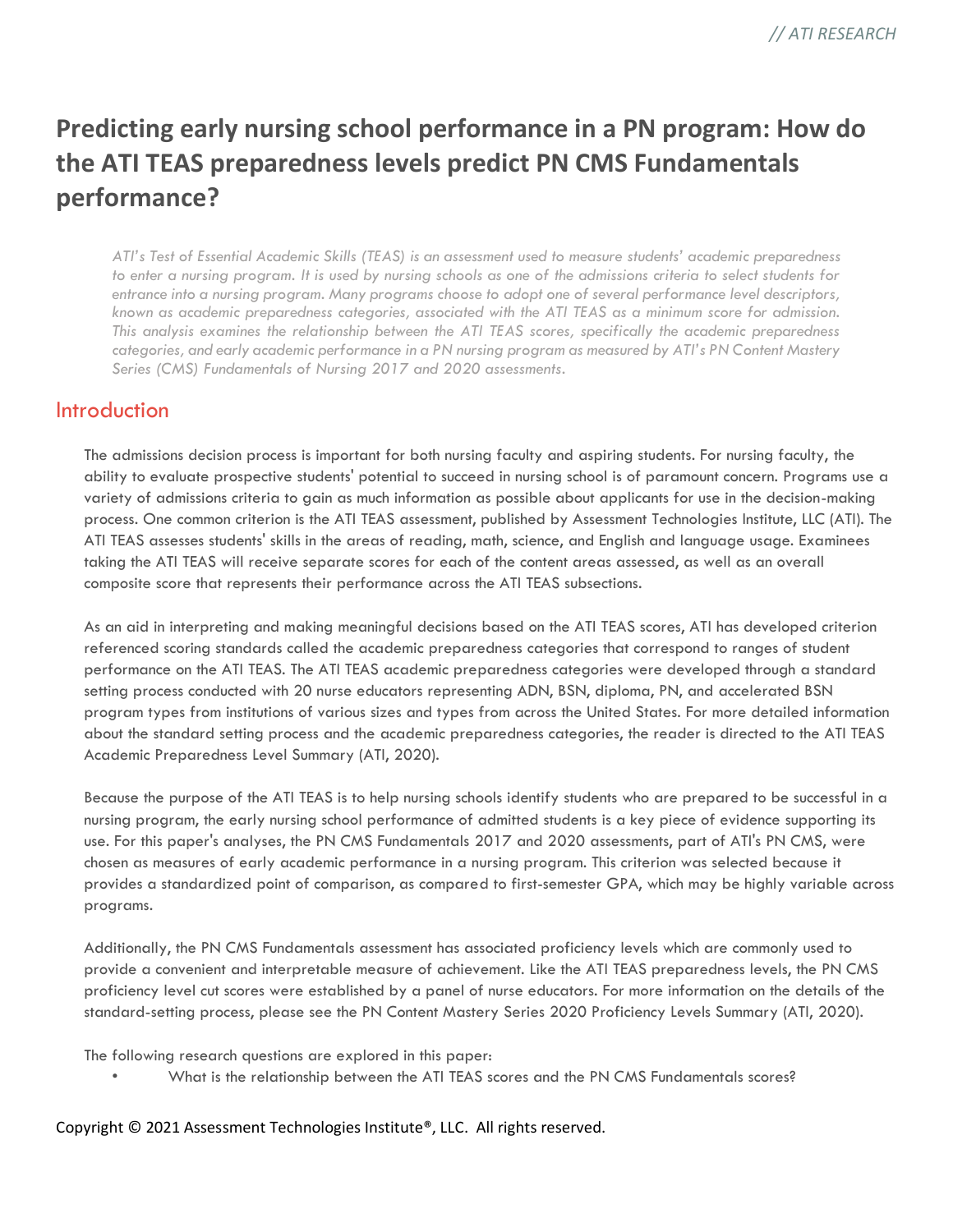• What is the pattern of the PN CMS Fundamentals proficiency level achievement for students of differing ATI TEAS preparedness levels?

### Methodology

For these analyses, the first-attempt scores for individuals taking a PN CMS Fundamentals 2017 or 2020 exam in a PN program between November 6, 2017 and November 4, 2020 were matched with first-attempt ATI TEAS scores. Only those assessments marked as 80% complete or more and at least 30% correct, and with all 4 subsections of the ATI TEAS completed, were included in the dataset. These selection criteria returned a final sample size of 30,863 student records comprising 655 nursing programs for the analyses.

Eighty percent complete and thirty percent correct are standard ATI filtering criteria that is used with the reasoning that an examinee making a genuine effort would be able to complete 80% of the assessment with at least 30% of the test items answered correctly. Because all of the ATI TEAS items are 4-option multiple choice, an examinee could be expected to answer 25% of the items correctly based on guessing alone. For more information on the ATI TEAS speededness analyses, the reader is referred to the ATI TEAS Technical Manual (ATI, 2017).

### Results

#### **Relationship between the ATI TEAS and the PN CMS Fundamentals scores**

In order to examine the relationship between the ATI TEAS and the PN CMS Fundamentals assessment, Pearson correlations were run for the four ATI TEAS sub sections as well as the ATI TEAS composite score with the PN CMS Fundamentals score. All correlations are reported in Table 1.

|  |  |  | Table 1. Correlation of the ATI TEAS sub scores and composite score with the Fundamentals score (n=30,863) |  |
|--|--|--|------------------------------------------------------------------------------------------------------------|--|
|  |  |  |                                                                                                            |  |

|                     | Reading | Math | Science | English and Language<br>Usage | <b>Composite Score</b> |
|---------------------|---------|------|---------|-------------------------------|------------------------|
| <b>Fundamentals</b> | .459    | .372 | .394    | .376                          | .519                   |

All correlations significant at p<.001.

#### **ATI TEAS preparedness levels and the PN CMS Fundamentals proficiency levels**

In order to evaluate the relationship between the ATI TEAS preparedness levels and individuals' later proficiency level achievement on the PN CMS Fundamentals, a crosstab analysis was run to examine the distribution of scores in each ATI TEAS preparedness category by the PN CMS Fundamentals proficiency level. Table 2 displays the results of this analysis as the percentage of individuals within each ATI TEAS preparedness level scoring at each PN CMS Fundamentals proficiency level.

An examination of Table 2 reveals that, as examinees score in successively higher ATI TEAS preparedness categories, the percentage scoring at higher proficiency levels on the PN CMS Fundamentals assessment correspondingly increase.

Proficiency level 2 on the PN CMS Fundamentals assessment is a commonly used benchmark among nursing programs. Using this proficiency level as a standard for "success", it appears that achievement of the Proficient preparedness level or better on the ATI TEAS is associated with a majority of students achieving "success" on the PN CMS Fundamentals assessment.

Copyright © 2021 Assessment Technologies Institute®, LLC. All rights reserved.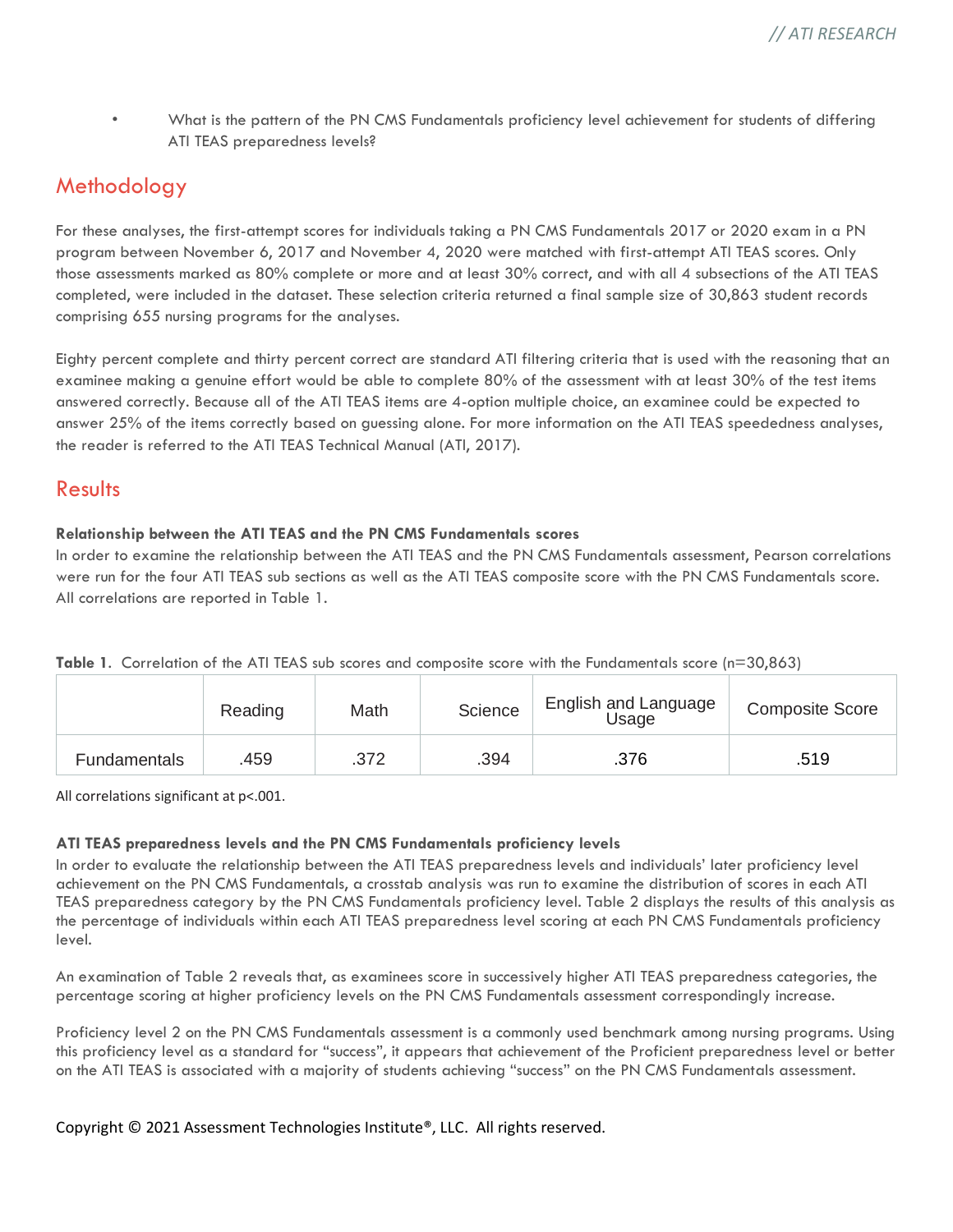Nearly sixty percent of individuals scoring at Proficient or above on the ATI TEAS go on to achieve at Proficiency Level 2 or better on the PN CMS Fundamentals assessment.

In order to more clearly illustrate this interpretation, scores on the ATI TEAS were dichotomized into "below Proficient" and "Proficient and above". Similarly, scores on the PN CMS Fundamentals assessment were dichotomized into "below level 2" and "level 2 or above". Table 3 shows the percentage of individuals at each ATI TEAS level achieving proficiency on the PN CMS Fundamentals assessment for the dichotomized variables.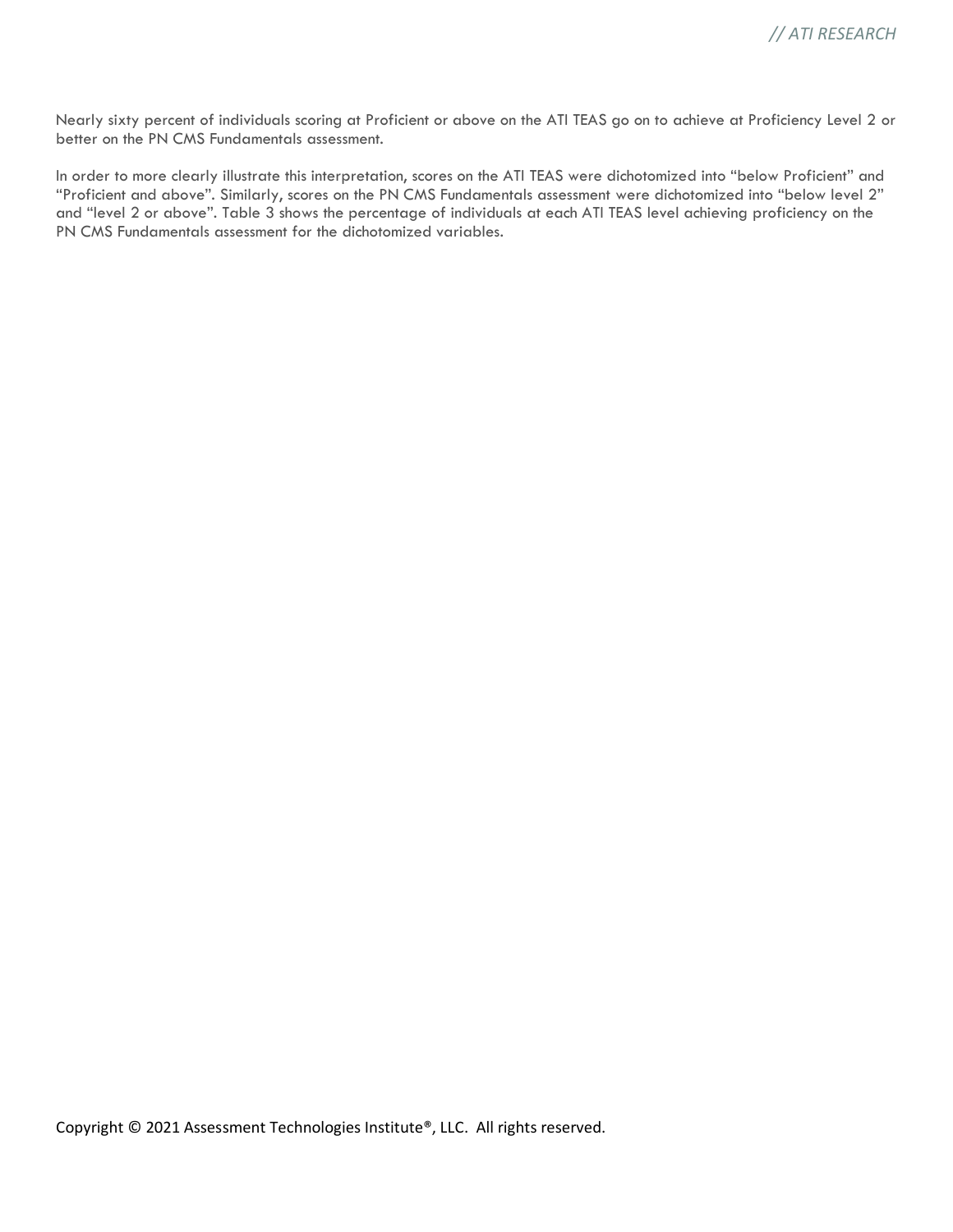|                      | <b>PN CMS Fundamentals Proficiency Levels</b> |                |       |                |                |  |
|----------------------|-----------------------------------------------|----------------|-------|----------------|----------------|--|
|                      | <b>ATI TEAS Academic Preparedness Levels</b>  | $\bf{0}$       | 1     | $\overline{2}$ | $\overline{3}$ |  |
| <b>Developmental</b> | % within category                             | 39.5%          | 53.5% | 6.9%           | 0.2%           |  |
|                      | n.                                            | 502            | 680   | 87             | 2              |  |
| <b>Basic</b>         | % within category                             | 12.8%          | 62.0% | 25.1%          | 0.2%           |  |
|                      | n                                             | 1,495          | 7,262 | 2,939          | 21             |  |
| <b>Proficient</b>    | % within category                             | 3.2%           | 40.7% | 54.4%          | 1.8%           |  |
|                      | n.                                            | 515            | 6,558 | 8,770          | 290            |  |
| <b>Advanced</b>      | % within category                             | 0.8%           | 14.9% | 75.6%          | 8.6%           |  |
|                      | n.                                            | 14             | 252   | 1,279          | 146            |  |
| <b>Exemplary</b>     | % within category                             | 0.0%           | 3.9%  | 54.9%          | 41.2%          |  |
|                      | n                                             | $\overline{0}$ | 2     | 28             | 21             |  |

Table 2. Crosstabs of ATI TEAS academic preparedness category by Fundamentals proficiency level (n=30,863)

**Table 3.**Crosstabs of Dichotomized ATI TEAS levels by Dichotomized PN CMS Fundamentals levels (n=30,863)

| <b>PN CMS Fundamentals Proficiency Levels</b> |                   |                      |                          |  |  |
|-----------------------------------------------|-------------------|----------------------|--------------------------|--|--|
| <b>ATI TEAS Preparedness</b>                  |                   | <b>Below Level 2</b> | <b>Level 2 and Above</b> |  |  |
| <b>Below Proficient</b>                       | % within category | 76.5%                | 23.5%                    |  |  |
|                                               | n                 | 9,939                | 3,049                    |  |  |
| <b>Proficient and Above</b>                   | % within category | 41.1%                | 58.9%                    |  |  |
|                                               | n                 | 7,341                | 10,534                   |  |  |

Copyright © 2021 Assessment Technologies Institute®, LLC. All rights reserved.